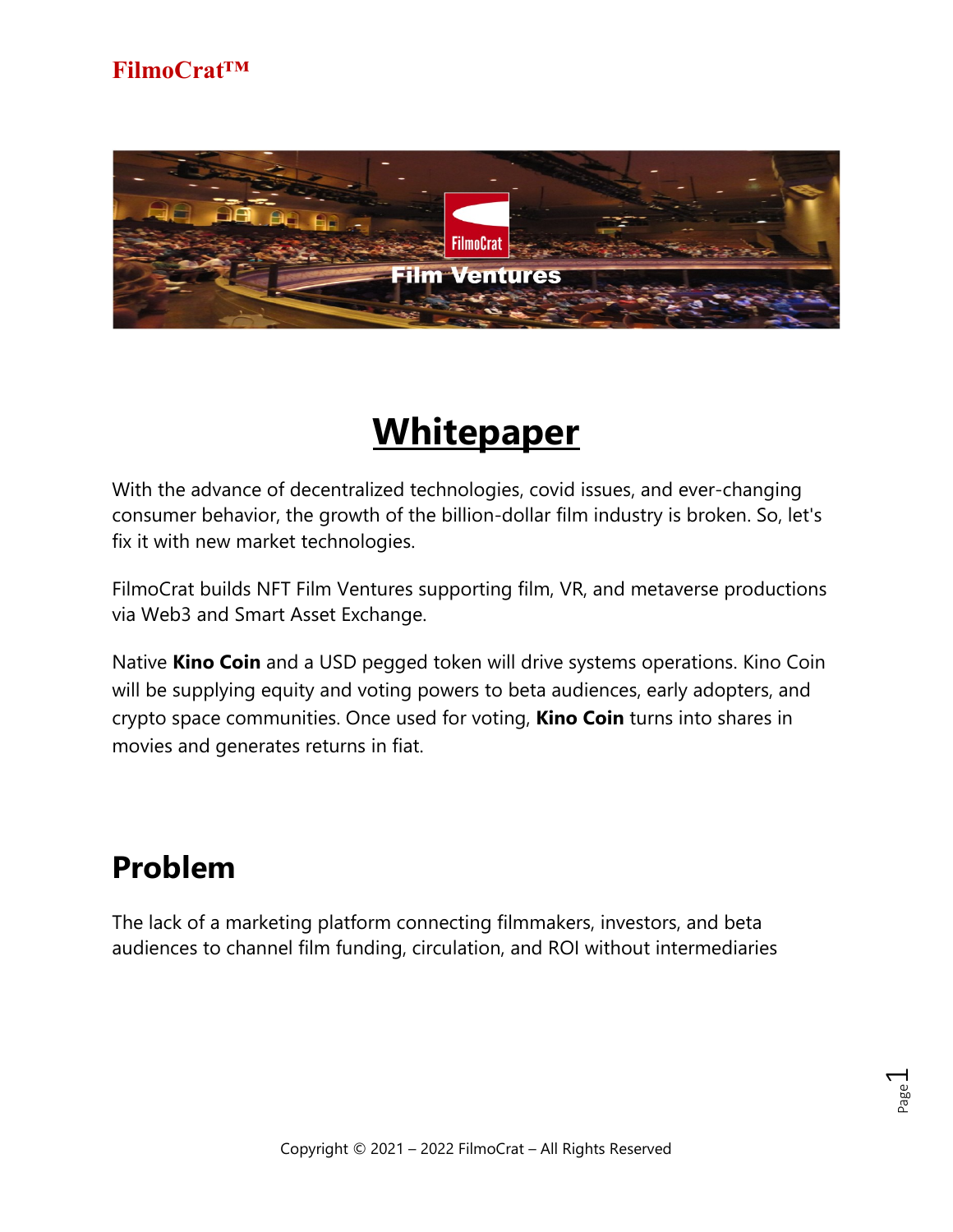## **Solution**

FilmoCrat closes that gap. We issue Smart Assets that solve payment logistics within the Sector while providing structured access to production funding and early fan engagement.

We are developing a blockchain-based film crowdfunding platform to help filmmakers, investors, and streaming media overcome production bottlenecks and consumer migration issues.

We also entwine Hollywood productions with new narrative forms and thus meet the user demand for a more inclusive, interactive experience.

Still, we go beyond that. We introduce a **Reality Show Theater** connecting filmmakers to investors to launch new premium films with the support of beta audience voting and spectators' PR. Online audiences love interactions, and film funders seek to finance the beta audience's best-voted projects. Not only does the Theater allow this, but it brings new storytelling formats to mass audiences and turns voters into entertainment ambassadors.

FilmoCrat tokenizes filmed products and participants' bids and settles film outlays and incomes through Smart Asset Exchange and equity-cognizant streaming.

Kino Coin Treasury will support the movement through free airdrops. Besides being granted voting power, users can allocate their spare coins to a **DAPix Fund**. Which is a Decentralized Autonomous Pictures Fund that invests in new cinematic projects, garners yields through VOD streaming, and distributes profits to depositors' accounts in crypto or fiat money.

Participants can also use cash to generate revenue through smart-contract-based film financing and ROI automation.

- Filmmakers can Market their Ideas, Content, and Themselves
- Audiences can Validate Film Entries by Voting
- Investors can bid for the best-voted projects

The Platform will tokenize released movies as a single non-fungible token (NFT), with all ownership rights assigned to random equity holders. Contrary to the lengthy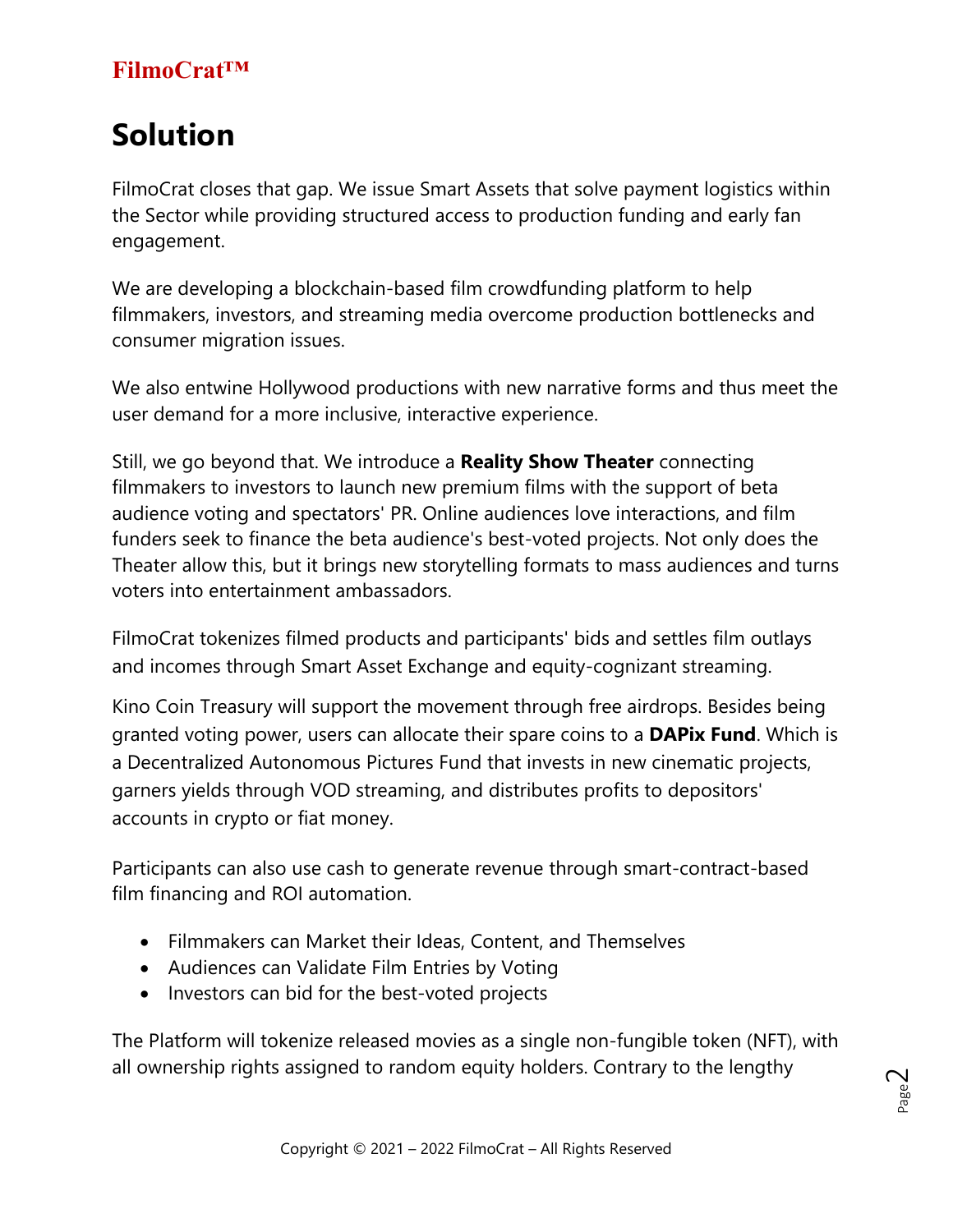traditional process, the FilmoCrat system can instantly license streaming rights to media and roll revenue directly to film shareholders' wallets.

Blockchain technologies were never applied to streamline entertainment creation and video-on-demand streaming at a global market scale. DLT basics which we use to orchestrate a new **unified infrastructure**, are known to crypto space communities, but the Platform brings long-awaited utilities to the market and is unique. We will abstain from explaining the basics and focus on breakthrough solutions.

Still, the FilmoCrat system deals with the **new** tech milieu and ever-changing consumer behavior. It galvanizes new kinds of Digital Assets, Smart Contracts, and NFT tokenization dependencies. So, to mention it in short;

We use **Internal Stable Token** as a value conveyor to enable transacting automation within a B2B2C system. And we employ the **KinoCoin** as a unit of value stored in a treasury that supports commercially viable projects and builds the investment potential of a public entertainment fund.

While, within the film industry, film finance, outlays, and monetization still rely on fiat cash, we utilize **public and private blockchains** as a hybrid, end-to-end solution. That allows us to ensure the ease of public access and reliability, security, and trustfulness of digitally interconnected entertainment markets.

\*\*\*

In the era of online markets and enterprise automation, the film industry is still seeking to react to socioeconomic change swiftly. At the same time, it overlooks the opportunity to capitalize on interactive audience cravings and utilize them to its advantage. Being highly sealed and bureaucratic, the Sector faces the middleman's pitfalls of film funding, distribution, and lengthy business settlements.

While these issues call for a unified infrastructure, we redesign the film rollout and spread processes to access production funding and early fan engagement.

We dive deeply into the cinematic art backend, pulling socially motivated cooperation into the Sector, running ROI encryption formats, equity-cognizant VOD streaming, and content franchise automation throughout OTT media.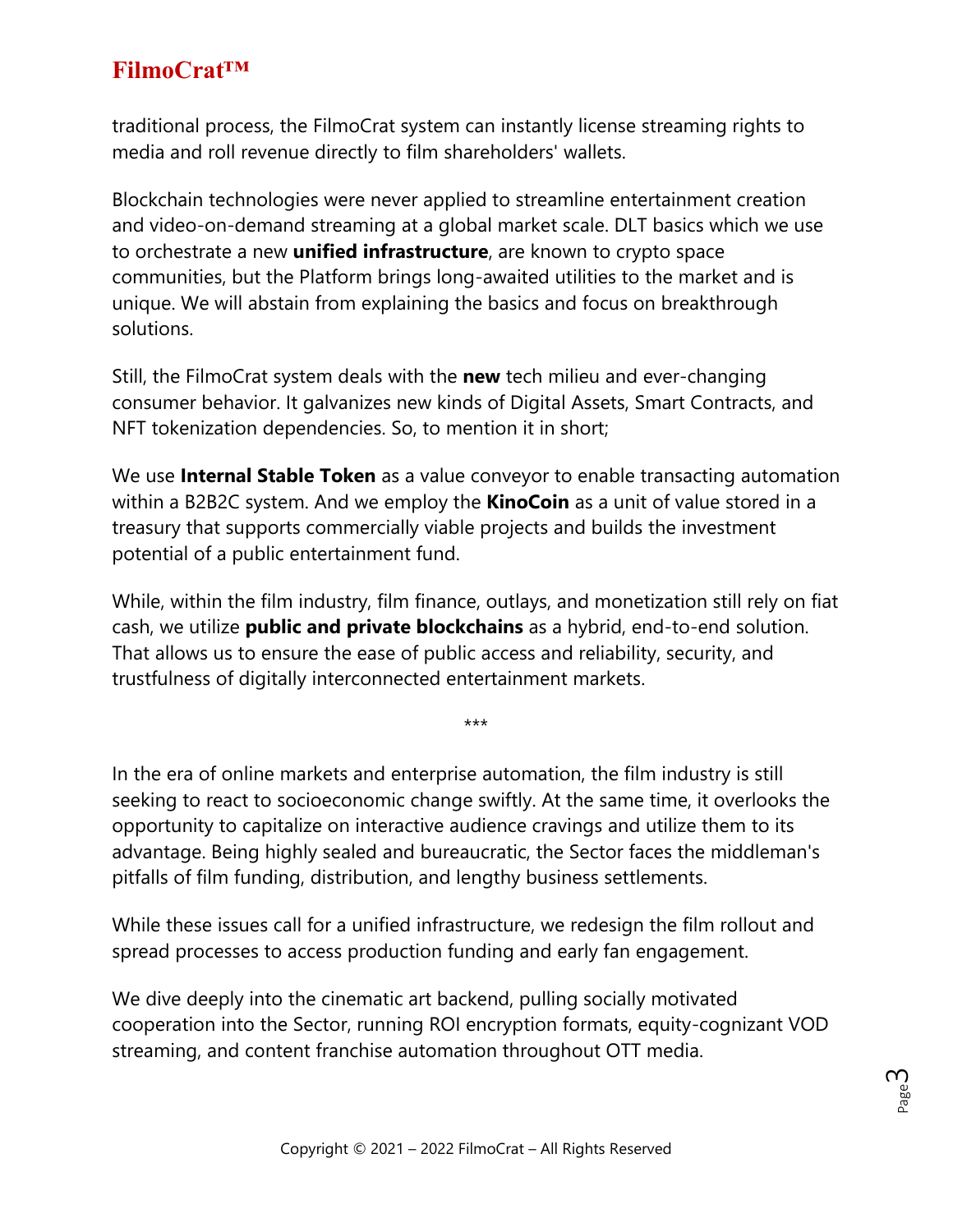At FilmoCrat, developing movies, shows, and metaverse narratives requires the cooperation of screenplay writers, executive producers, and fans to launch the fan's best-rated streaming products. Random investors can fund the programs and take advantage of equity-based profit sharing. We turn each movie and TV show into an independent digital venture. The Theater will tokenize each product as a single nonfungible token (NFT), with all ownership rights contractually assigned to contributing stakeholders. Profit rights are written directly into the movie or TV-show streaming code and executed during streaming.

However, before that, the Theater's beta spectators would greenlight these programs for production through ballots. The **FilmoCrat Audit and Accounts system** will release production budgets upon the copyright/equity self-executing arrangements. Equally, it will settle incomes via smart contracts, ultimately tangling each movie to its VOD revenue and equity cognizant ROI routing.

By pioneering the solutions and establishing standards for private equity allotment in value-generating decentralized enterprises, we quietly contribute to online technologies known jointly as the Web3. This pan-demographic cooperation ecosystem makes a scalable film funding and franchising network with unparalleled business automation while promoting new markets and inclusive economies.

It compiles a **Media Service** with an audience engagement component and mass viewer appeal. It provides **essential utilities** for motion picture studios, film investors, and independent producers, ensuring clients' success in value generating through connectivity and transacting automation.

The **FilmoCrat brand** will collect and monetize top streaming content on behalf of producers, stakeholders, and copyright owners. Our vision is to become the primary outlet for the beta audience's best-voted movies and expand performance throughout the G5/Web3 cyber space.

According to our conservative forecast, over 60 million film consumers will switch from a passive subscription to an interactive model in the short term. By 2026, more than 200 million spectators will likely upgrade and consume 300+ million viewing hours a day. It means cash flow between our B2B clients and consumers, and we will be capturing a significant percentage.

Welcome to the future of blockchain spread streaming.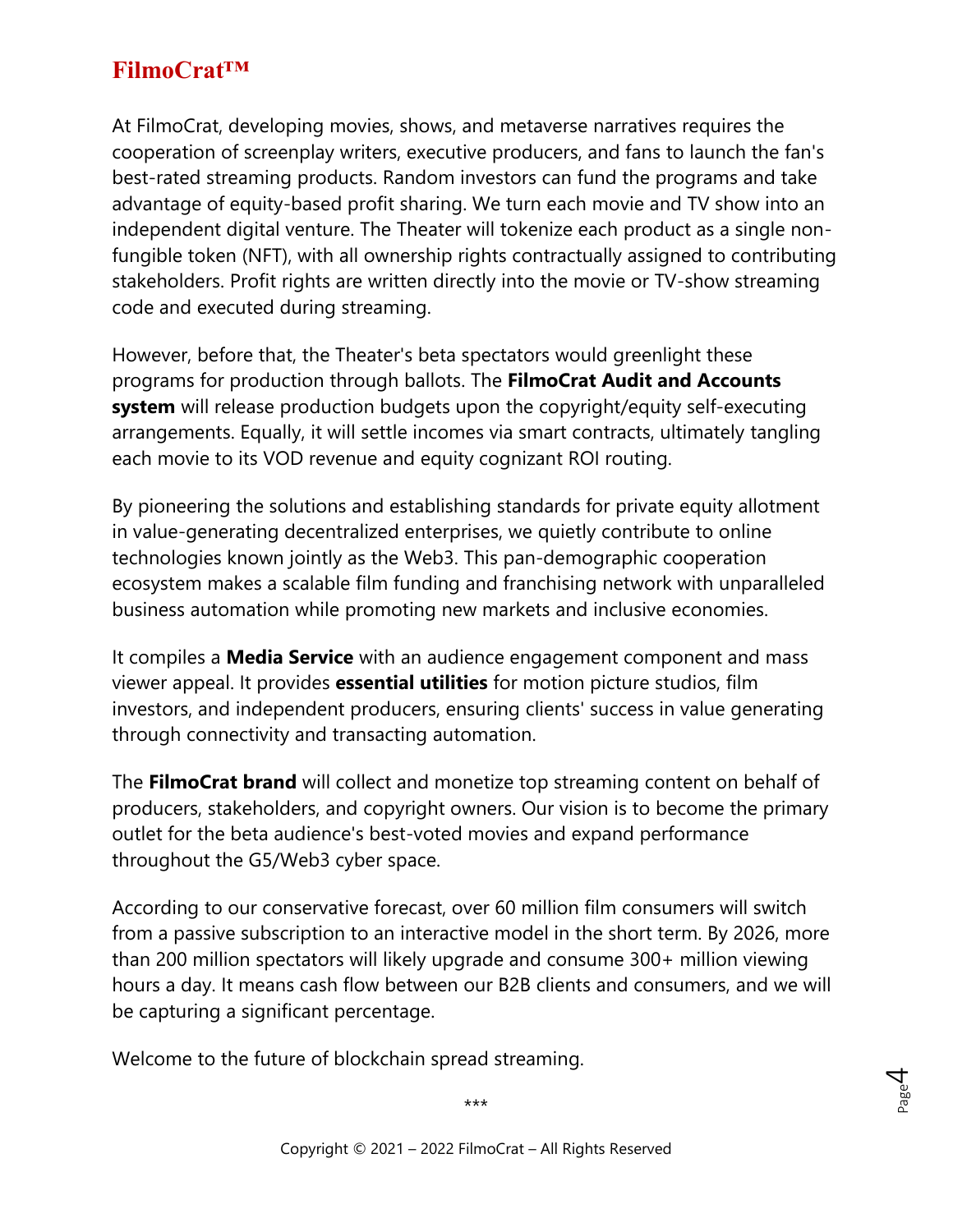## **How does it work?**

The **Reality Show Theater** allows film studios to present projects to the beta voting public. The contest indicates the movie's upcoming notoriety, and investors can subscribe to shares by bidding on the best projects.

While the Theater takes spectators' votes and bidders' bets, it will also raise Smart Contracts to govern participants' shares and profit rates. Once spent on voting, the Beta viewer voting tokens turn into a share of a launched movie. Voters become movie ambassadors and gain rewards throughout film life cycles—sales of NFT-Collectibles and the film metaverse exposure will boost the process and further expand the audience engagement.

FilmoCrat unlocks film entry barriers to financial institutions and individual funders; Smart Digital Assets pegged to a stable coin will settle film equity bids and carry all incoming and outgoing transactions in electronic cash. The Theater will free production budgets to studios in fiat money. This system will launch the movie streaming, collect fees, and manage ROI, bringing an unprecedented business settlement model to entertainment-making communities worldwide.

## **Competitive Advantage**

First to market; We are the first to unlock film entry barriers to institutions and individual investors, manage film equities and standardize revenue distribution formats. We have a pending patent system encompassing blockchain automation through VOD Streaming for multi-party transaction settlements. The system rewards beta audiences and brings immersive engagement to the mass consumer.

Netflix, Hulu, and HBO Prime – do not offer structured crowdfunding or equity management, nor are they rewarding consumers.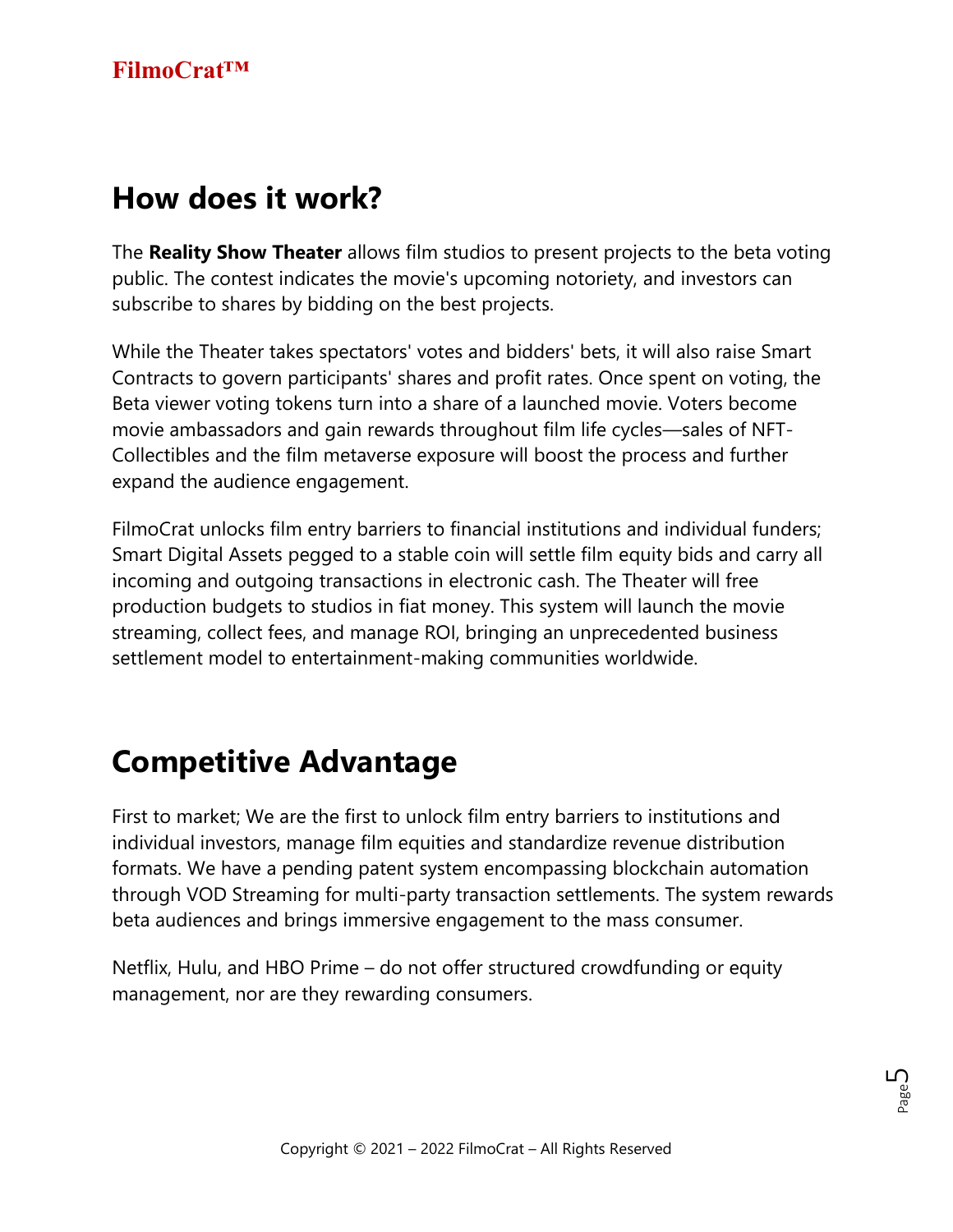## **Vision**

FilmoCrat targets mid-range film budgets ranging from 1.5 to 80+ million USD. The 10 to 50x returns are the norm. We aim to exceed that standard with structured film funding, audience influx, blockchain efficiencies, and social networking interconnectivity.

Our vision is to become the primary outlet for the best-voted, blockchain-managed films. Thanks to innovative finance, we will amass immersive movie libraries and likely reach 300+ million viewing hours per day. Within 3 to 4 years from launch, we will be processing hundreds of millions of dollars in digital assets daily.

## **Business Opportunity**

We address inefficiencies and digital transformation needs within the \$200 billion movie industry. FilmoCrat provides new tools and infrastructure for studios worldwide to launch products in a digitally modernized market. Digital Asset Custody, Smart-Contract equity management, and Smart Asset Exchange will be part of the process. FilmoCrat will generate revenue by charging a commission on its APIenabled transactions within the Sector.

Financing entertainment is a lucrative business that hasn't developed digital shares or chain-payoff automation yet. And FilmoCrat paves the way:

- Entering the vast market prone to modernization
- Unlocking film-equity participation and rewards globally
- Scaling decentralized business model while promoting inclusive economies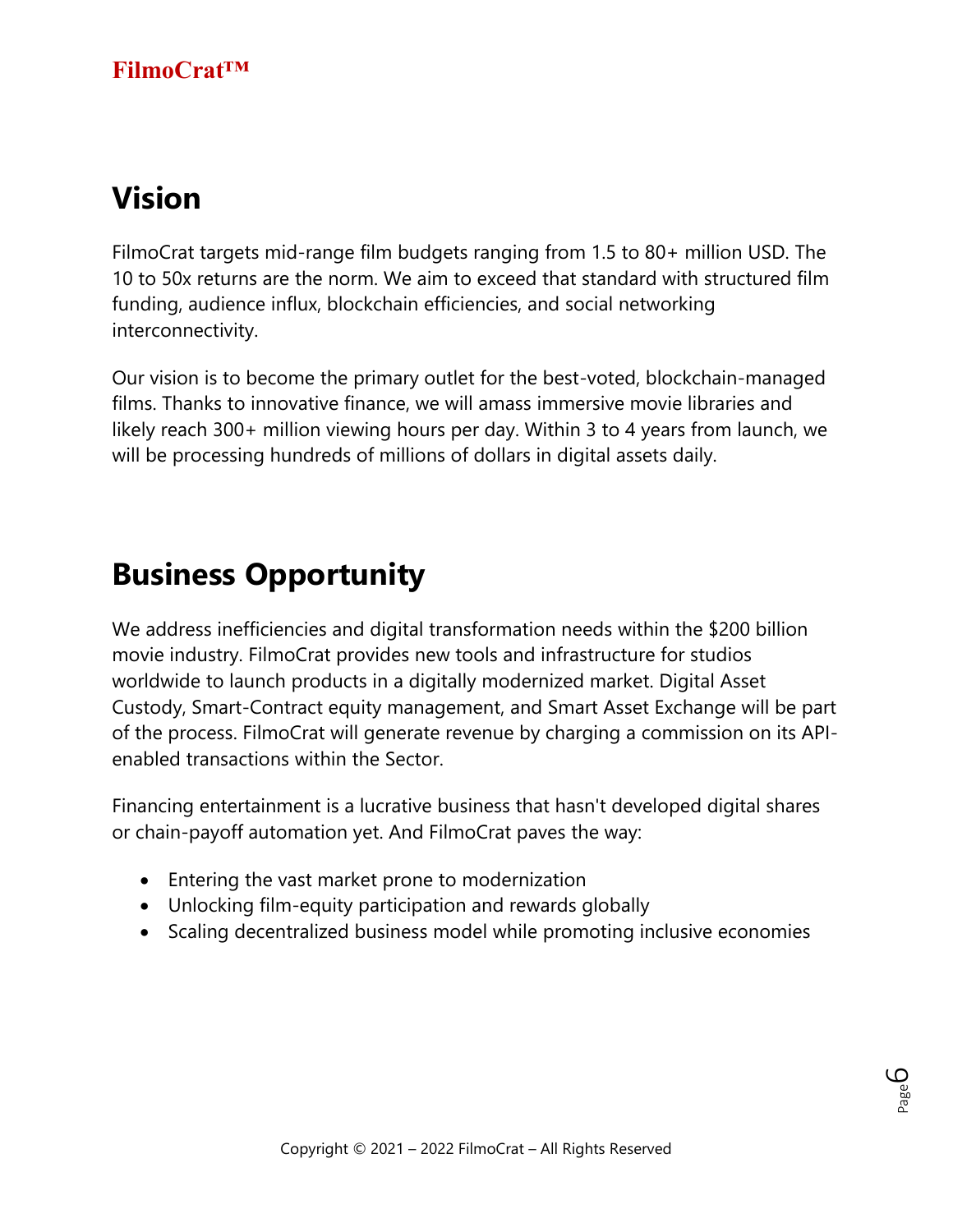## **FilmoCrat Customer Segments**

- 1) Film Production Studios
- 2) Film Investors
- 3) Beta Audiences
- 4) Mass Audiences

## **Unique Selling Point**

- 1. The world's first interactive Platform to issue digital shares in movies with the corresponding ROI sent directly to stakeholders' accounts via API.
- 2. The FilmoCrat Platform provides film production studios, investors, and beta audiences with an equity and revenue management ecosystem with transparent stakes and performance evidence available in real time.
- 3. Film Studios can obtain production finance, unbiased content payoffs, and instant revenue routing.

## **Customer Value Propositions**

• Film production companies or/and independent producers can obtain project finance, audience coverage, and structured VOD streaming with revenue routing in real-time.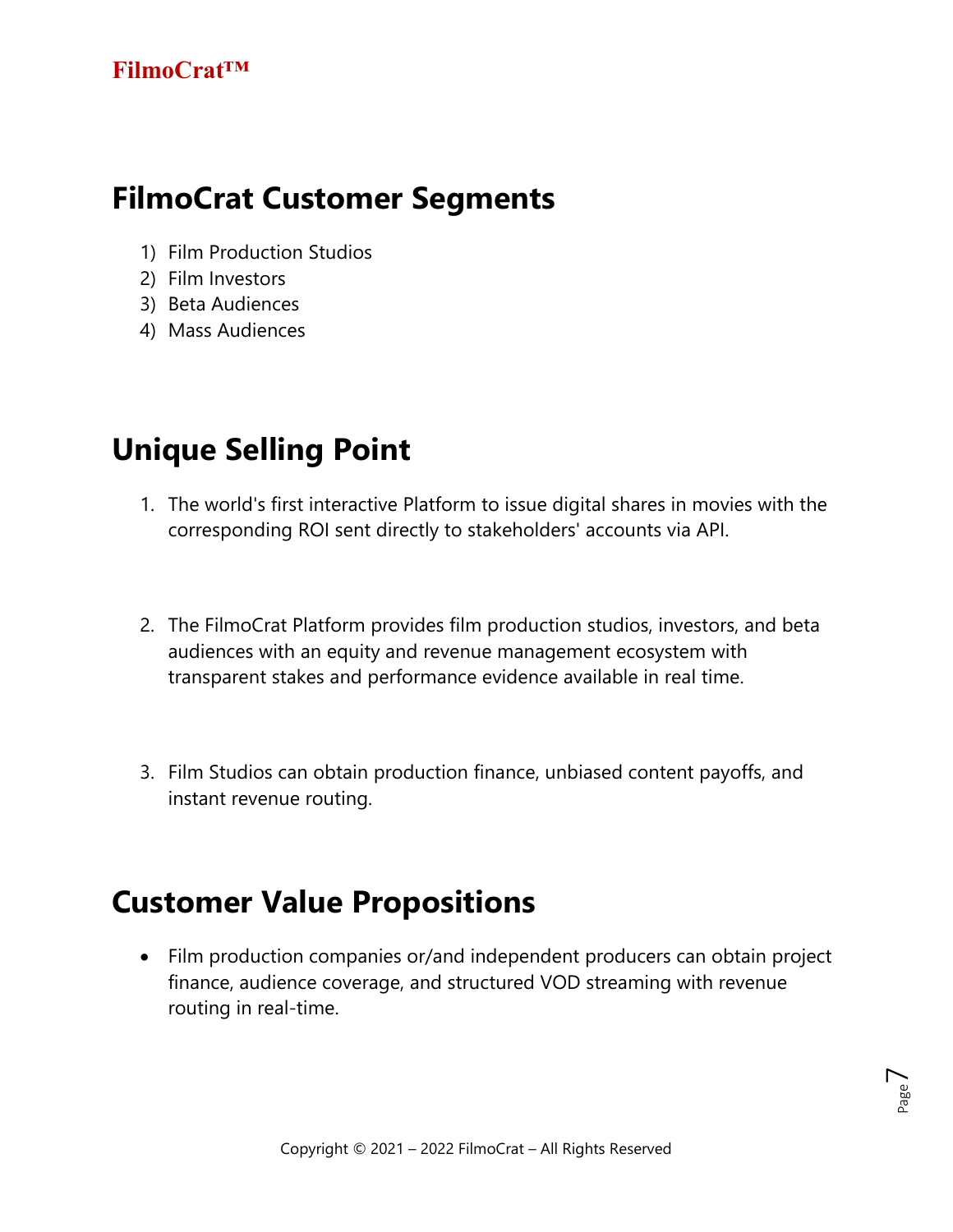- Beta audiences can get digital shares in movies via voting and obtain yields from streaming.
- Hedge Funds, VCs, and Angel Investors will benefit from beta audience content validation and the automation of content finance and ROI.
- Mass Audiences will enjoy premium feature films while also engaging in the content-vote promotion and reward ecosystem.

### **Operational Modules**

- **Reality Show Theater** content sourcing and funding new film productions
- **Blockchain Backend** issuing and executing Film Lifecycle Contracts
- **Streaming Site** spreading the Beta Audience best-chosen shows, licensing the FilmoCrat film-equity management software to other media

### **Unique on the market with:**

- Automation of film finance in synergy with monetized distribution
- Reduction of risk in new motion picture productions
- Enhanced access to liquidity within the film production sector
- Yield management and direct content payoff system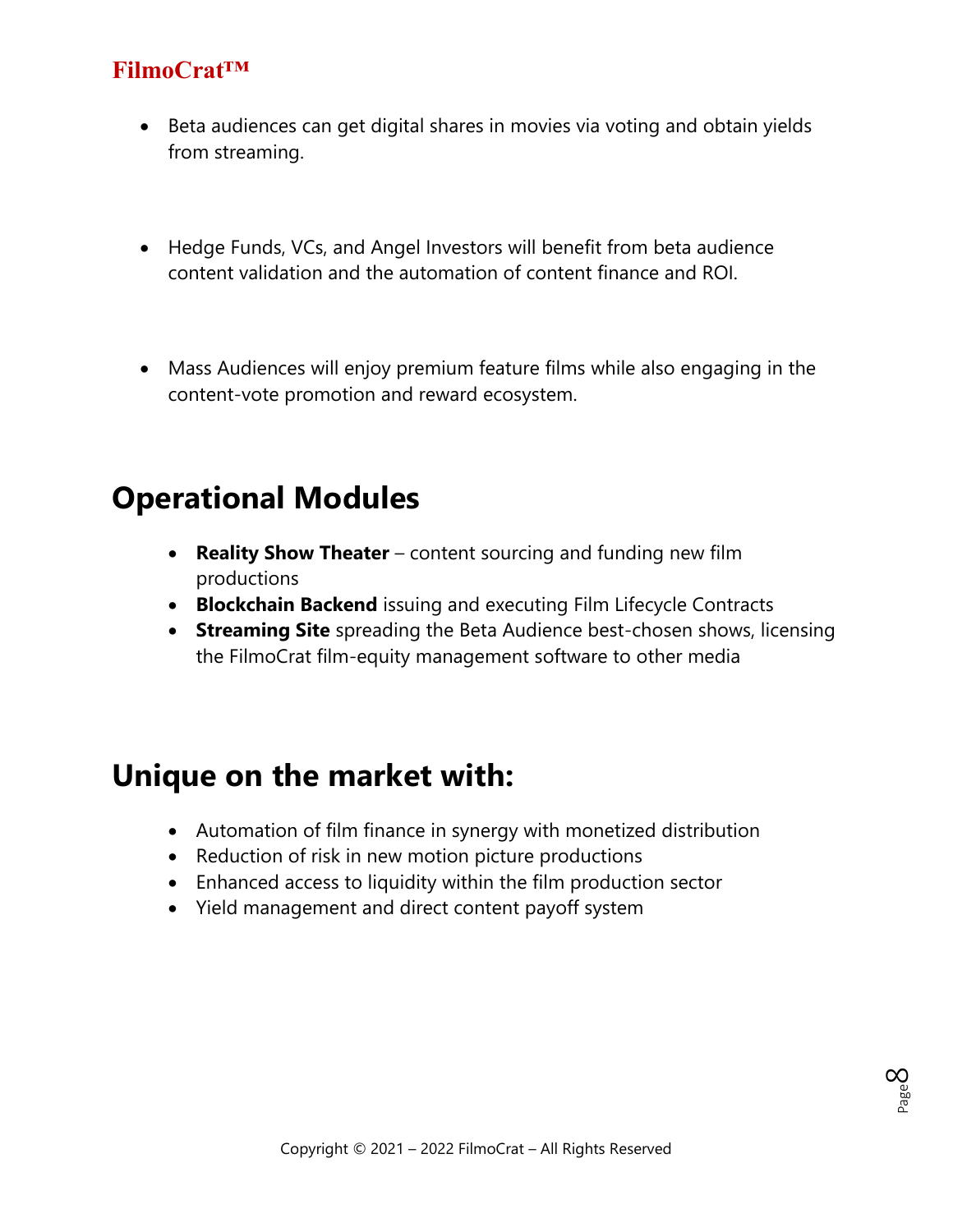## **Reality Show Theater**



**Reality Show Theater** allows members to review pre-production trailers for upcoming movies, vote for them, fund the projects, and receive royalties from VOD streaming. The beta viewers' votes turn into shares in the film. But these votes give investors an early insight into the after-production viewing rates and lead to topping up production budgets. When investors fill up a required budget pool, the Theater releases funds to producers.

At the same time, we turn the project into an online enterprise – with allotted shares and stakeholders' rights to profit notarized on the blockchain. When production is ready for release, we launch the film streaming in a structured monetization format, rolling proceeds to participants' accounts according to held equities.

- We stage fan's engagement in a movie launch theater
- We put a new digital business model in the film producer's and investor's hands
- Beta Audiences obtain shares in movies before the movies hit the market.
- We turn each film into an independent venture with allotted shares and stakeholders' dividends rolling during VOD streaming in real-time.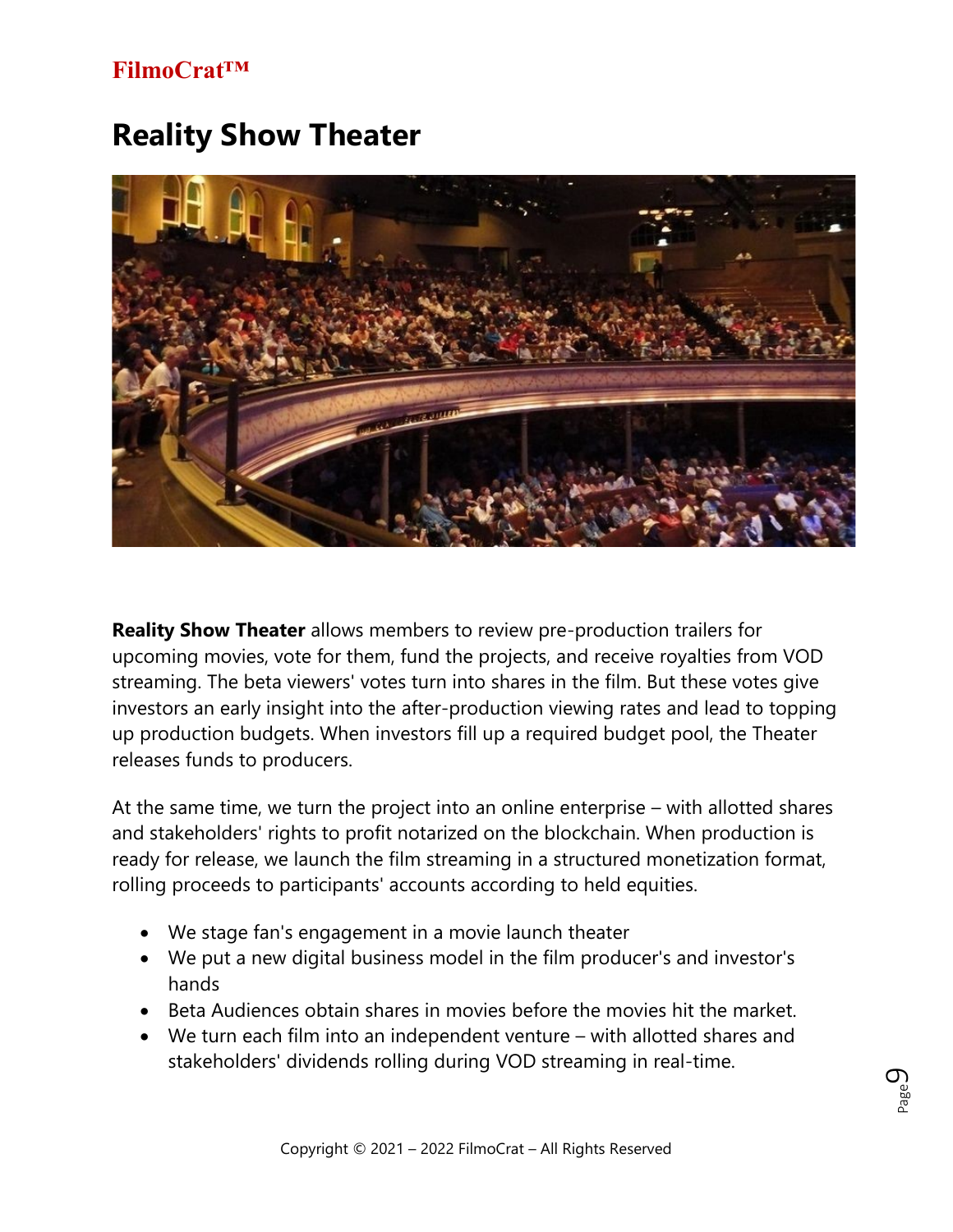## **Beta Viewers Votes vs. Investors Bids**

Beta viewers can fund submitted film projects by limited voting. They can spend their Kino Coin voting credits to fill production budgets of projects they like but may spend a max-fixed amount on each project in **Round A.** 

When the budget reaches 1/5 of the required Pool, bulk investors can join in topping up the budget in **Round B**. Since then, voters may participate in Round B without any funding limit subject to their legal jurisdictions.

## **Platform Use Cases**

#### **1| Film Production Companies can**

- Submit new film projects to Movie Launch Theatre
- Obtain production budget finance and VOD streaming contracts
- Release the existing films in a structured monetization format
- Automatize revenue
- Reach interactive audiences

#### **2| Independent Filmmakers & Screenplay Writers**

- Marketing their projects connecting with actors and production crews
- Utilize the Platform for film funding and distribution

#### **3| Beta Audiences**

- Vote on content submissions in the **Reality Show Theater**
- Obtain digital shares in upcoming movies
- Partake in profit-sharing from VOD streaming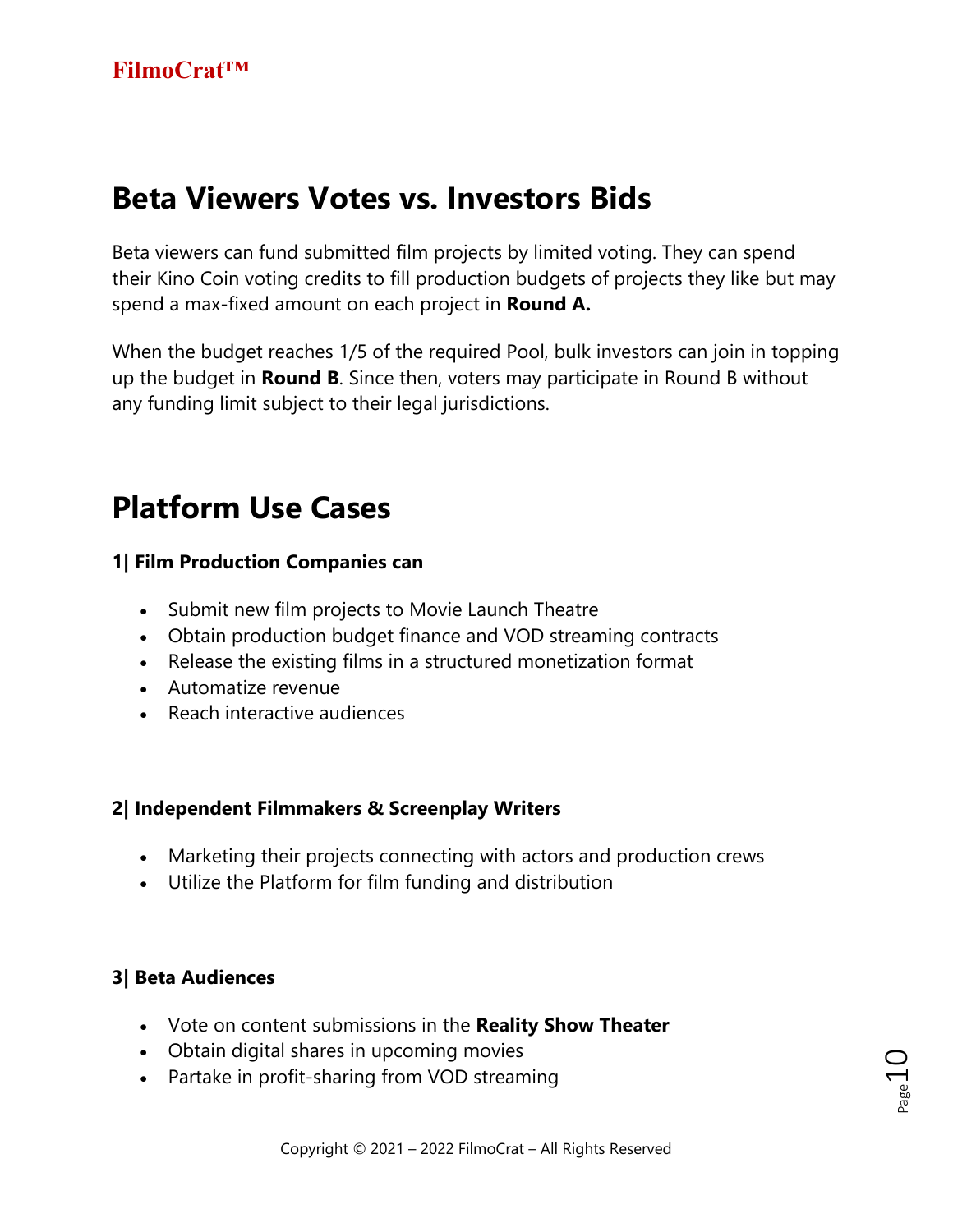#### **4| Film Investors**

- Allocate funds to the Beta Audience's best-voted film projects
- Receive ROI from film streaming as per held equity

#### **5| Mass Viewers**

- Access the Beta Audience's best vote-chosen movies
- Vote for upcoming films

### **Other Revenue Streams**



Film investors will make money through content streaming (\$ 1 to \$ 7 per stream). Audiences can use the following options to sign up:

- Pay-per-stream without the need for a subscription
- Subscription & voting-based unlimited usage, free of publicity
- Free streaming service sponsored by advertisers

All the options unlock access to content rating leading to obtaining shares in studioreleased products.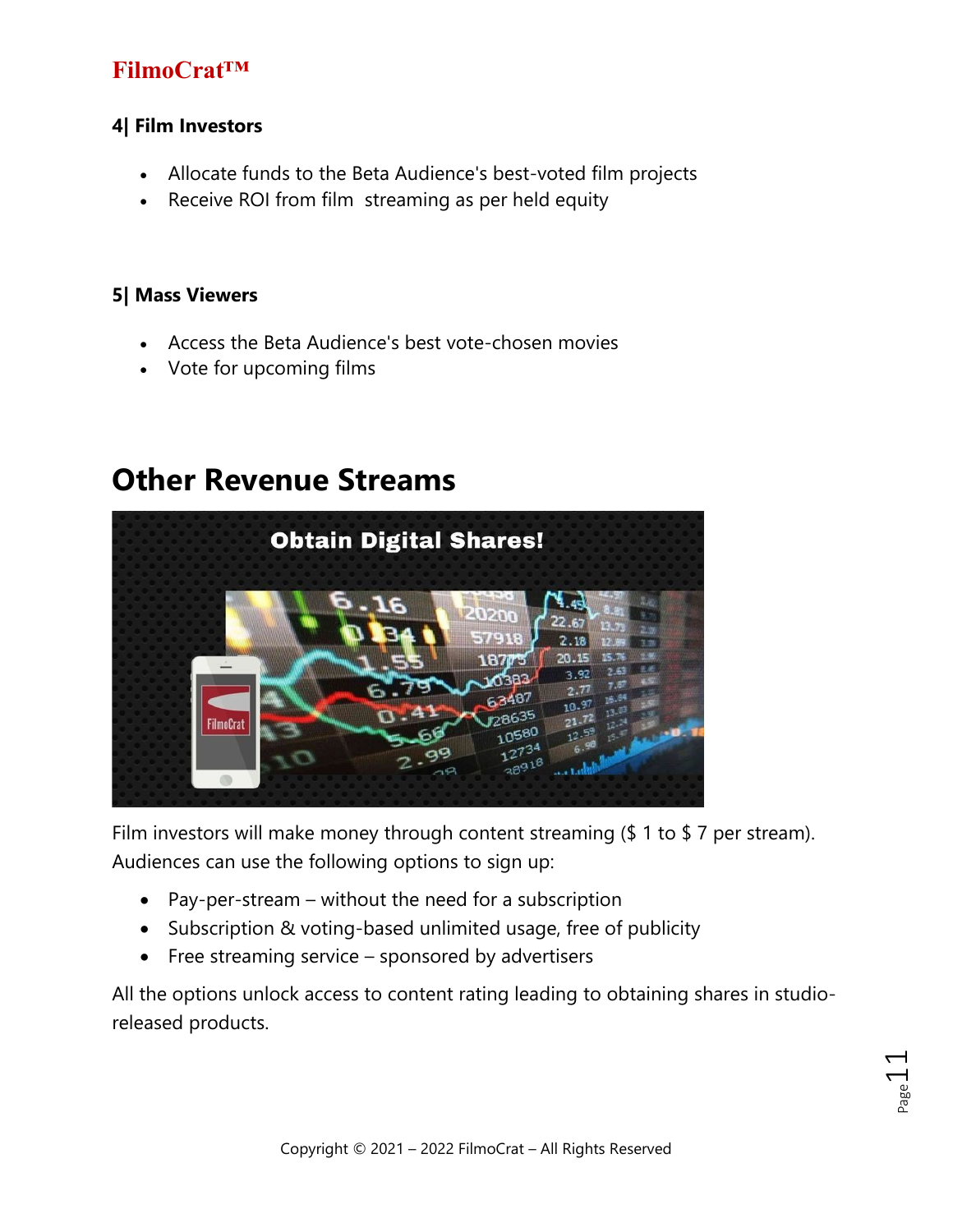FilmoCrat will make money by charging a commission on content production funding, viewing traffic, and advertising while sharing dividends with platform shareholders.

## **Kino Coin**

Kino Coin is a coin of online spectators. While we blend the crowds' wisdom into content sourcing, funding, and viral marketing, Kino Coin, supports the chain's functionalities by supplying Beta Audiences with film equity purchasing and voting powers.



Once used for voting, **Kino Coin** turns into shares in released movies.

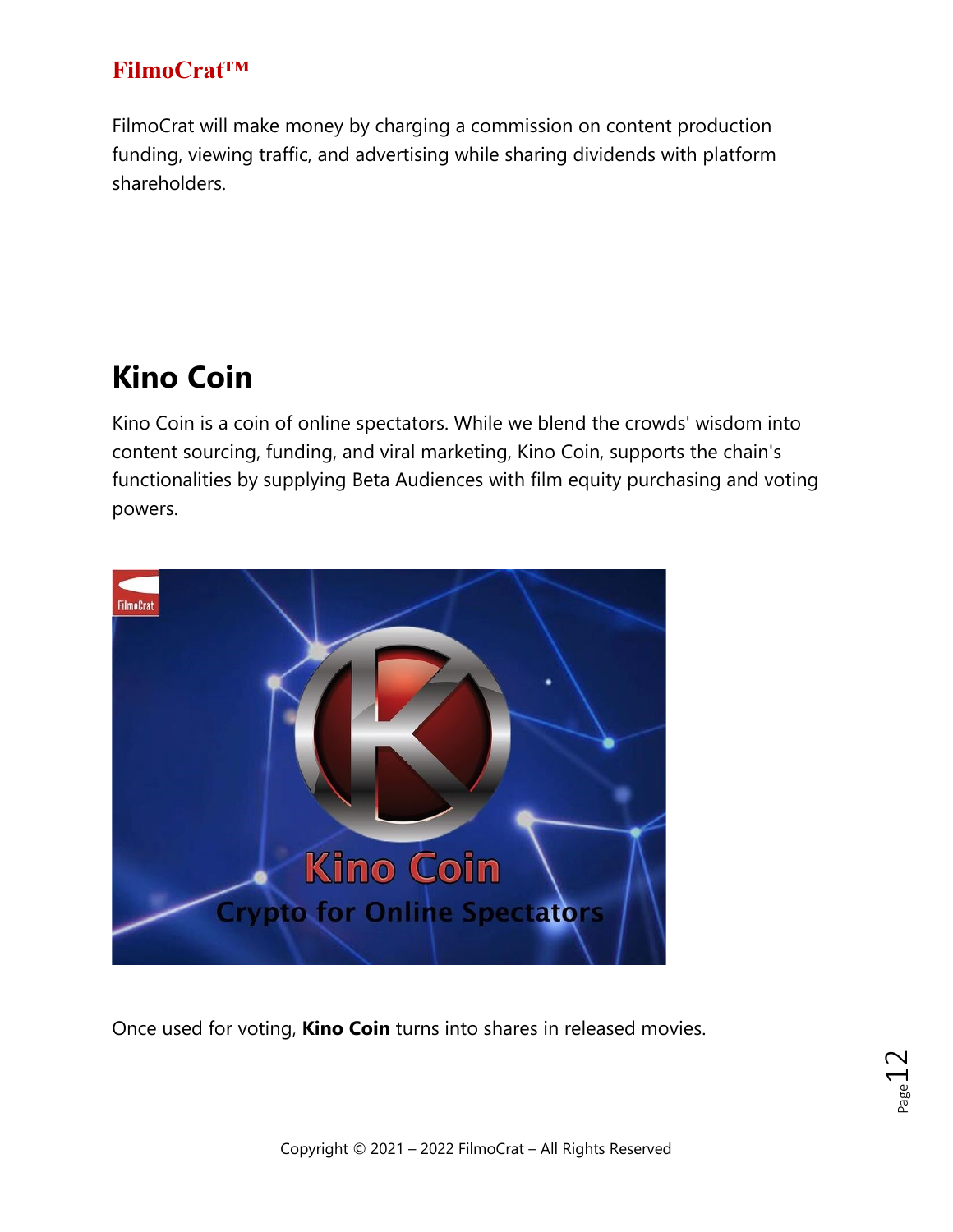Non-affiliated online spectators will receive Kino Coin grants to join the Reality Show voting panel and enjoy rewards while also being part of a socially motivated entertainment community.

Kino Coin can be used to vote and obtain shares in movies and unlock other user rewards.

According to FilmoCrat research, over 60 million film consumers will switch from a passive subscription to an interactive model in the short term. By 2026, more than 200 million spectators will likely upgrade.

Kino Coin Treasury will support the movement through free airdrops. Besides being granted voting power, users can allocate their spare coins to **DAPix Fund**. Which is a Decentralized Autonomous Pictures Fund that invests in new cinematic projects, garners yields through VOD streaming, and distributes profits to depositors' accounts in crypto or fiat money.

Within the FilmoCrat system, **DAPix** will have the privilege of investing in the most upvoted projects with equal rights to retail, independent, and accredited investors, meaning it will use the alerts based on the wisdom of the crowds.

However, by the system's rules, **DAPix**, contrary to other bidders, will not have preemptive rights and will only invest at a max rate of 10% of the required budget per project.

While the system's rules aim to prevent the creation of a monopoly, the previously mentioned policy of "Beta Viewers Votes vs. investors Bids" will also apply.

Since the KinoCoin depositors are the **DAPix** majority owners, the funds' earnings will contribute to:

- Dividends at a rate of 30%
- Reinvestments at 50%
- Payment to the Treasury/Research & Development at 10%
- Kino Coin grants/customer acquisition at 5%
- Platform maintenance at 5%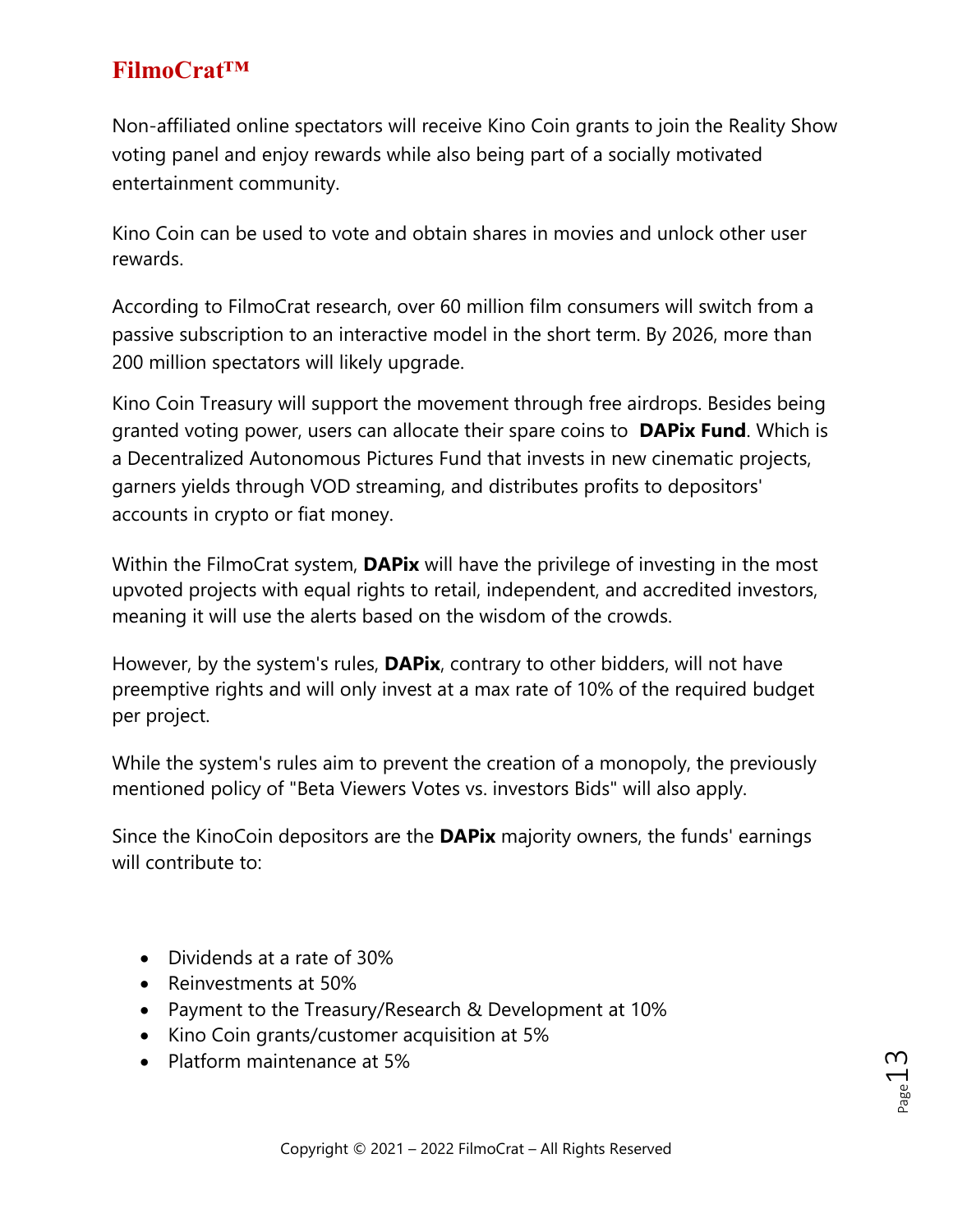While in coupling with **DAPix**, Kino Coin is conducive to generating real productive value. **DAPix**, in turn, will designate significant gains to reinvest in exciting content. The Fund will raise its performance exponentially, and Kino Coin's worth will surge.

## **Tokenomics**

Kino Coin; Max. Supply 600 Billion – minting type: Proof of Stake

Circulating Supply 6 Billion

Circulating Supply Distribution:

- Founders 10%,
- Sponsors 10%
- Early adopters 10%,
- Kino Coin Treasury/DAPix Fund Liquidity 10%,
- Kino Coin Treasury/Research & Development 2%,
- Team 3%,
- Airdrops  $5\%$ ,
- $\bullet$  ICO 50%

Money raised from ICO will support the Platform/Reality Show Theater development and back DAPix in investing in new films, VR shows, and metaverse narratives.

Donate to the project:

0xa1C32d45590DA2A163264BFB87074f1Fc65A1Fd0

Subscribe to Kino Coun airdrops here.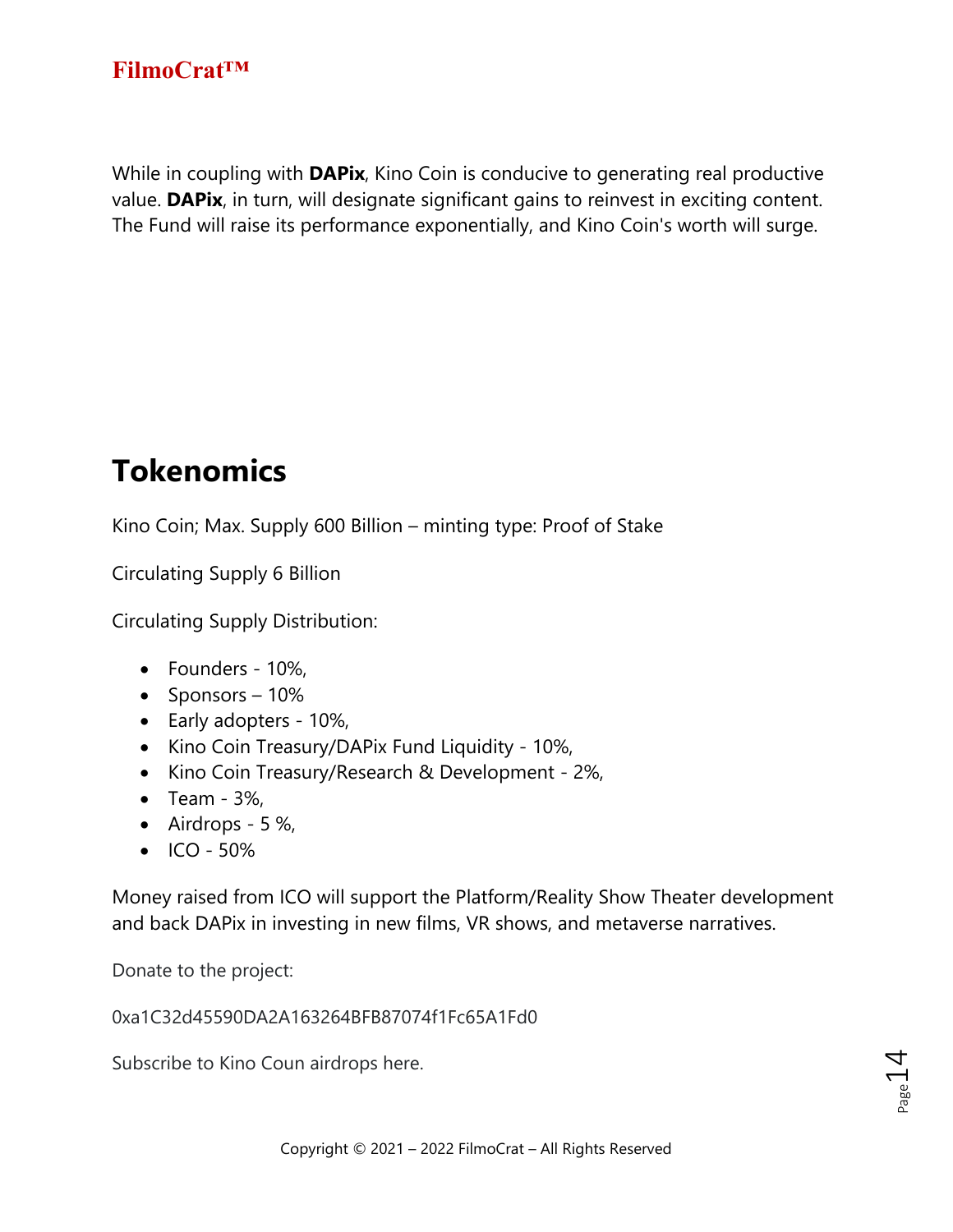### **Roadmap**

- 1. Developing user interface to wireframe spec. **Q2 2022**
- 2. Ensuring content cloud storage and multiple backups **Q3 2022**
- 3. Building and testing the blockchain-based architecture **Q3 2022**
- 4. Building and testing the MVP **Q3 2022**
- 5. Integrating a VOD streaming site **Q3 2022**
- 6. Integrating social media tools **Q3 2022**
- 7. Integrating the NFT and Kino Coin functionalities **Q4 2022**
- 8. Integrating user wallets **Q4 2022**
- 9. Integrating Film-Studio Existing-Movie Launchpad **Q4 2022**
- 10. Building and testing functional Platform **Q4 2022**
- 11. Kino Coin ICO **Q4 2022**
- 12. Onboarding Advisory Board and film industry insiders **Q4 2022**
- 13. Onboarding legal advisors **Q4 2022**
- 14. Populating Content Bidding Theater with new film projects **Q1 2023**
- 15. Settling FilmoCrat Library with external films **Q1 2023**
- 16. User support, privacy, and security solutions **Q1 2023**
- 17. CR/film investors, audiences, and film production companies **Q2 2023**
- 18. Mass Customer Acquisition Carrying out an advertising campaign **Q2 2023**
- 19. Fully functional platform launch **Q2 2023**